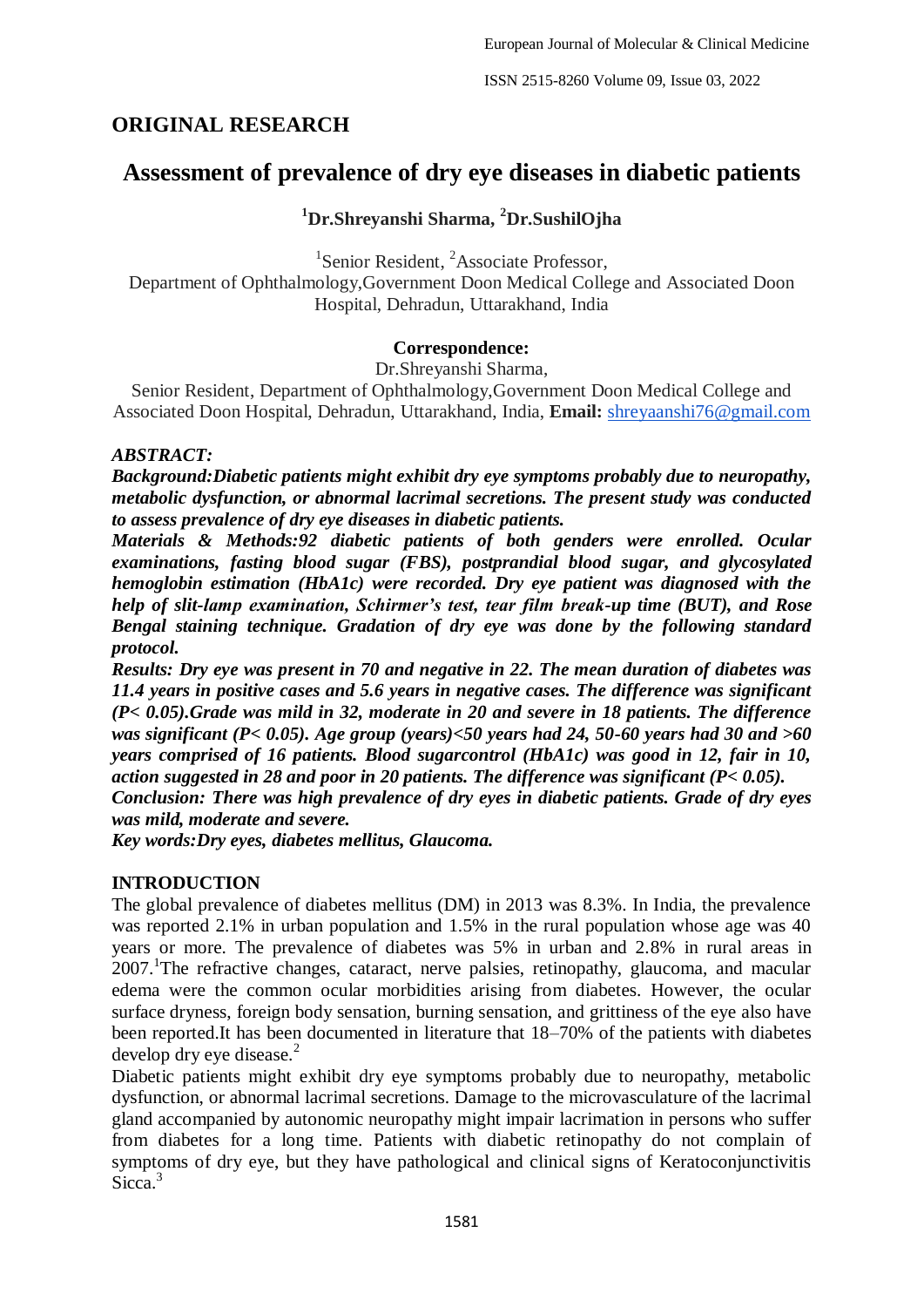Etiopathogenesis of dry eye in diabetes can be explained in terms of the factors related to peripheral neuropathy secondary to hyperglycemia, insulin insufficiency, inflammation, autonomic dysfunction, and altered enzyme aldose reductase activity. Some researchers also claimed that dry eye in diabetes can be caused by diabetes- induced histological alteration in lacrimal gland and hyperglycemia-related oxidative stress. The severity of dry eye is dependent on the duration, control, and grade of diabetic retinopathy.<sup>4,5</sup>The present study was conducted to assess prevalence of dry eye diseases in diabetic patients.

### **MATERIALS & METHODS**

The present study comprised of 92diabetic patients of both genders. The consent was obtained from all enrolled patients.

Data such as name, age, gender etc. was recorded. Ocular examinations, fasting blood sugar (FBS), postprandial blood sugar, and glycosylated hemoglobin estimation (HbA1c) were recorded. Dry eye patient was diagnosed with the help of slit-lamp examination, Schirmer's test, tear film break-up time (BUT), and Rose Bengal staining technique. Gradation of dry eye was done by the following standard protocol: Measurements of ≤10 mm were considered to be positive. Readings >10 mm were considered as negative. BUT of ≤10 s was considered as positive indicative of dry eye and >10 s was considered as negative. An additive score of total four or more in the eye constituted a positive test. Less than this value was considered as a negative test. Dry eye was graded into three categories such as mild, moderate, and severe. Mild dry eye was defined in patients who have a Schirmer's test of 6–10 mm in 5 min and T BUT  $\leq$ 10–6 mm in 5 min. Moderate dry eye was defined as a Schirmer's test of 3–5 mm in 5 min. Severe dry eye was defined as a Schirmer's test of  $\leq$ 2 mm in 5 minutes. Data thus obtained were subjected to statistical analysis. P value < 0.05 was considered significant.

## **RESULTS**

| wu vi pauchto | Dry eye   Number | <b>Duration invears</b> | $\mathbf P$ value |
|---------------|------------------|-------------------------|-------------------|
| Positive      |                  |                         | 0.01              |
| Negative      |                  |                         |                   |

#### **Table I Distribution of patients**

Table I shows that dry eye was present in 70 and negative in 22. The mean duration of diabetes was 11.4 years in positive cases and 5.6 years in negative cases. The difference was significant ( $P < 0.05$ ).

#### **Table II Grade of dry eyes**

| Grade    | Number | P value |
|----------|--------|---------|
| Mild     |        | 0.04    |
| Moderate |        |         |
| Severe   |        |         |

Table II, graph I shows that grade was mild in 32, moderate in 20 and severe in 18 patients. The difference was significant  $(P< 0.05)$ .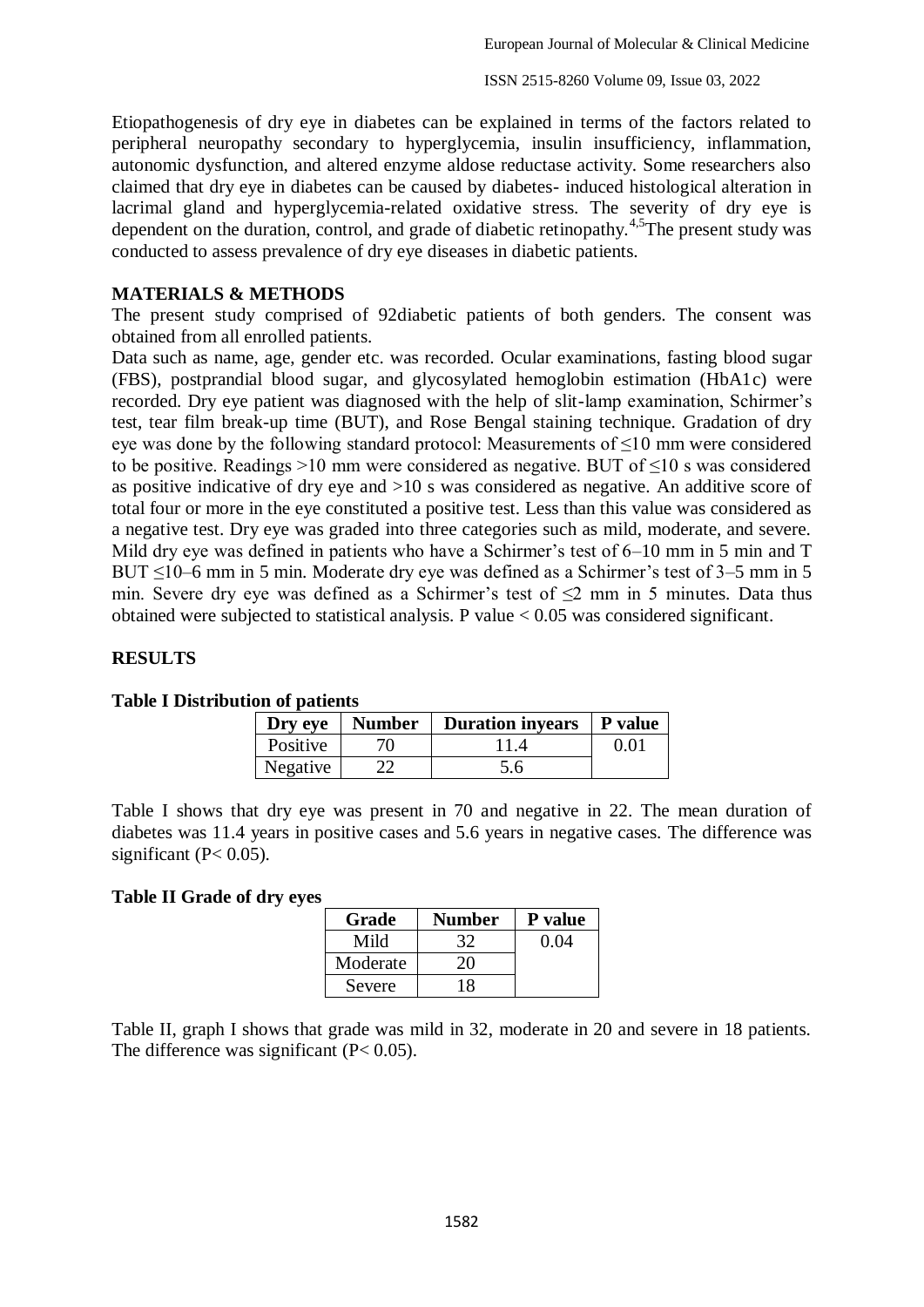ISSN 2515-8260 Volume 09, Issue 03, 2022

| <b>Parameters</b> | <b>Variables</b> | <b>Number</b> | P value |
|-------------------|------------------|---------------|---------|
| Age group (years) | $<$ 50 years     | 24            | 0.05    |
|                   | $50-60$ years    | 30            |         |
|                   | $>60$ years      | 16            |         |
| Blood sugar       | Good             | 12            | 0.01    |
| control (HbA1c)   | Fair             | 10            |         |
|                   | Action suggested | 28            |         |
|                   | Poor             |               |         |

**Table III Association of dry eyes with variables**

Table III, graph II shows that age group (years)<50 years had 24, 50-60 years had 30 and >60 years comprised of 16 patients. Blood sugarcontrol (HbA1c) was good in 12, fair in 10, action suggested in 28 and poor in 20patients.The difference was significant (P< 0.05).

## **Graph IGrade of dry eyes**



**Graph IIAssociation of dry eyes with variables**

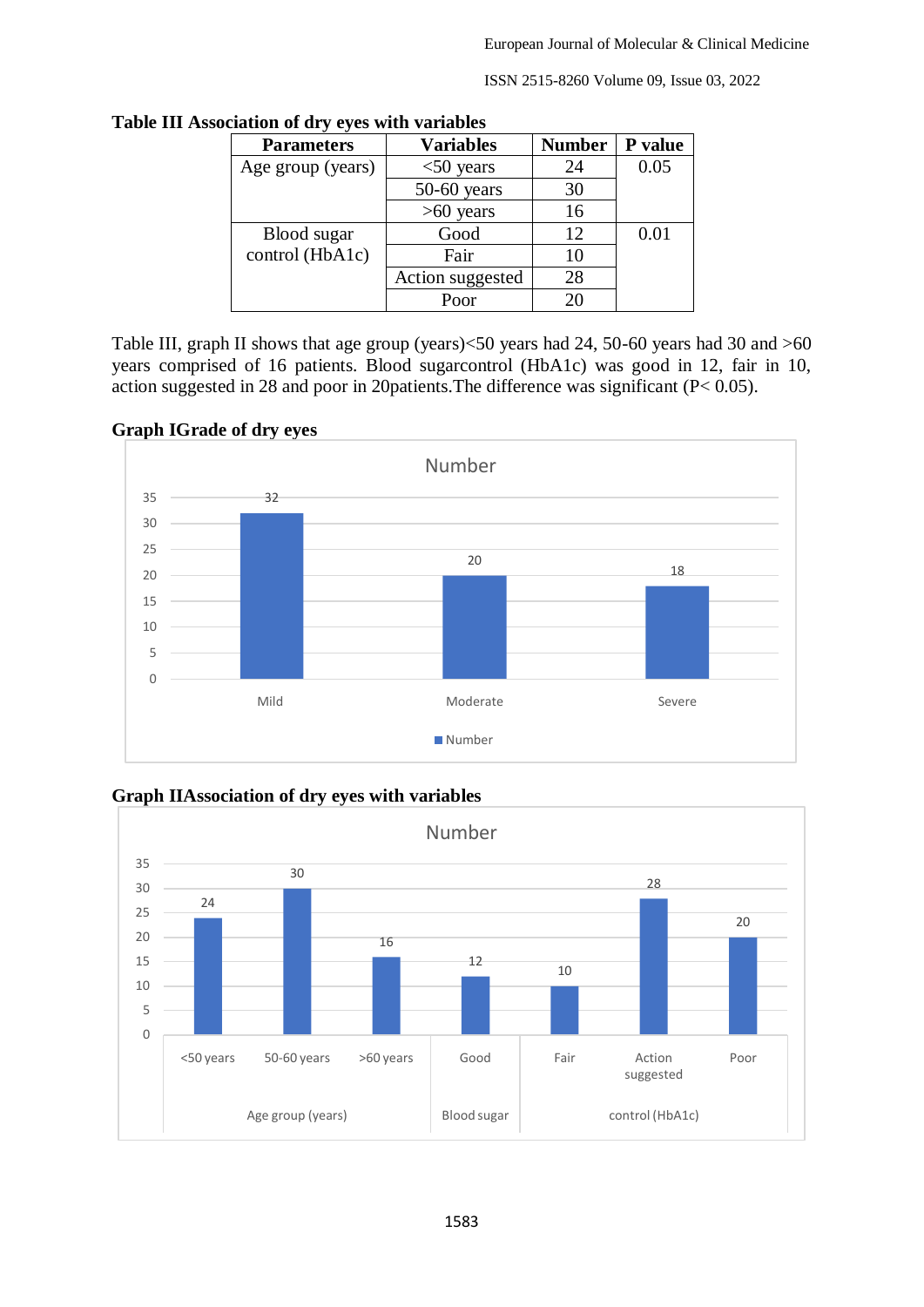ISSN 2515-8260 Volume 09, Issue 03, 2022

### **DISCUSSION**

Dry eye syndrome (DES) is very common among the general population with 28% of the adult patients. The discomforts of dry eye patient may have burning sensation, foreign body sensation, stickiness, watering, red eye, and blurring of vision. It may give rise to ocular complications such as keratoepitheliopathy and keratitis.<sup>6</sup> Diabetic retinopathy (DR) and diabetic cataracts are well-known complications, dry eye syndrome (DES), also referred to as keratoconjunctivitissicca, is also common in the diabetic population.<sup>7</sup> Studies have indicated 54% prevalence of asymptomatic and symptomatic DES, in diabetes. However, the relationship between diabetes and DES still remains unclear.<sup>8</sup>DES was recognized as a lacrimal function unit (LFU) dysfunction disease by the International Dry Eye Workshop in 2007. The LFU which protects and maintains the tear film and normal function of the ocular surface is composed of "the cornea, conjunctiva, lacrimal gland, meibomian gland, lids, and the sensory and motor nerves that connect them.<sup>9</sup>The present study was conducted to assess prevalence of dry eye diseases in diabetic patients.

We found that dry eye was present in 70 and negative in 22. The mean duration of diabetes was 11.4 years in positive cases and 5.6 years in negative cases. Sarkeret  $al^{10}$  in their study found that the majority of the patients (58%) was female with female-to-male ratio of 1.38:1. Most of the patients (43%) were under 50 years followed by 51–60 years (34%). Overall, the mean age was  $54.26 \pm 10.06$  years. More than half (63%) of the patients had duration of diabetes up to 5 years. The result showed 42% prevalence of DES among the patients. Number of patients had been suffering from mild, moderate, and severe dry eye were 21%, 16%, and 5%, respectively. The condition was pronounced with longer duration and poor control of diabetes.

We found that grade was mild in 32, moderate in 20 and severe in 18 patients. Kamel et  $al<sup>11</sup>$ evaluated prevalence of dry eye in type II diabetic patients and correlated the dry eye with the duration of the diabetes and the level of Glycosylated Hemoglobin (Hb 1Ac) in which 100 eyes (50 diabetics, 50 control) with type II diabetes mellitus. Dry eye was confirmed by tear film break up time (TBUT) and Schirmer I test. Results Schirmer and tear film BUT values were lower among the uncontrolled diabetic patients. There is highly statistically significant relation between severity of dry eye by Schirmer test with duration of diabetes, hypertension, Debris in tear film, degree of diabetic retinopathy, Glycosylated Hemoglobin (HbA1C), with P value 0.003, 0.044, 0.000, 0.000, 0.000 respectively. There is highly statistically significant relation between severity of dry eye by BUT test with duration of DM, HTN, Debris in tear film, DR, HbA1C.

We found that age group (years)<50 years had 24, 50-60 years had 30 and >60 years comprised of 16 patients. Blood sugarcontrol (HbA1c) was good in 12, fair in 10, action suggested in 28 and poor in 20 patients. Ozdemiret  $al<sup>12</sup>$ in his study found that TBUT and Schirmer's test values were significantly lower indiabetic patients compared with controls. Inthe diabetic group, more individuals had abnormalfluorescein stain compared with the control group( $P<0.001$ ). Abnormal tear function tests were related with poorer metabolic glucose control andproliferative diabetic retinopathy (P<0.05) but notwith duration of diabetes (P>0.05). It wasconcluded that poor metabolic control andproliferative diabetic retinopathy are high risk factorsfor ocular surface disorders in type 2 diabetes.

## **CONCLUSION**

Authors found that there was high prevalence of dry eyes in diabetic patients. Grade of dry eyes was mild, moderate and severe.